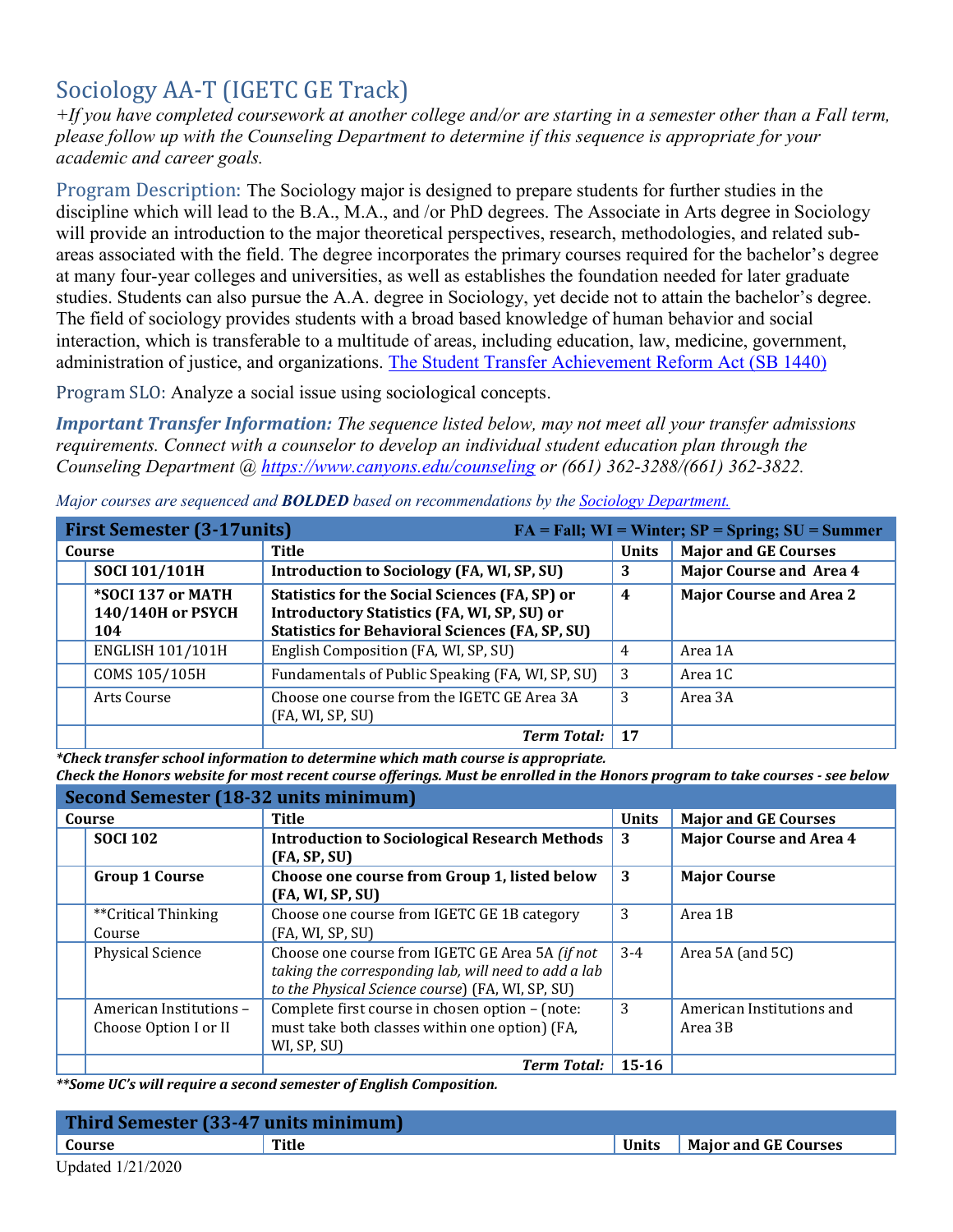| <b>Group 1 Course</b>                               | Choose one course from Group 1, listed below<br>(FA, WI, SP, SU)                                                                                            | 3         | <b>Major Course</b>                 |
|-----------------------------------------------------|-------------------------------------------------------------------------------------------------------------------------------------------------------------|-----------|-------------------------------------|
| <b>Group 2 Course</b>                               | Choose any course from Group 2, listed below<br>(FA, WI, SP, SU)                                                                                            | 3         | <b>Major Course</b>                 |
| SOCI 200/200H or<br>another Area 3A or 3B<br>Course | Introduction to Women's Studies (FA, WI, SP, SU)<br>or any course from IGETC GE Area 3A-Art or 3B-<br>Humanities (FA, WI, SP, SU)                           | 3         | Area 3B or Area 3A                  |
| <b>Biological Science</b>                           | Choose one course from IGETC GE Area 5B (if not<br>taking the corresponding lab, will need to add a lab<br>to the Physical Science course) (FA, WI, SP, SU) | $3-4$     | Area 5B (and $5C$ )                 |
| American Institutions                               | Complete second course in chosen option - (note:<br>must take both classes within one option) (FA, WI,<br>SP, SU)                                           | 3         | American Institutions and<br>Area 4 |
|                                                     | <b>Term Total:</b>                                                                                                                                          | $15 - 16$ |                                     |

| <b>Fourth Semester (48-62 units minimum)</b> |                                                               |              |                                                                      |  |
|----------------------------------------------|---------------------------------------------------------------|--------------|----------------------------------------------------------------------|--|
| Course                                       | Title                                                         | <b>Units</b> | <b>Major and GE Courses</b>                                          |  |
| ++UC Elective                                | Choose any course that is UC transferable (FA, WI,<br>SP, SU) | 3            | Elective (Have you met the UC<br>++Foreign language<br>requirement?) |  |
| <b>UC</b> Elective                           | Choose any course that is UC transferable (FA, WI,<br>SP, SU) | -3           | Elective                                                             |  |
| <b>UC</b> Elective                           | Choose any course that is UC transferable (FA, WI,<br>SP, SU) | -3           | Elective                                                             |  |
| <b>UC</b> Elective                           | Choose any course that is UC transferable (FA, WI,<br>SP, SU) | 3            | Elective                                                             |  |
| UC Elective                                  | Choose any course that is UC transferable (FA, WI,<br>SP, SU) | -3           | Elective                                                             |  |
|                                              | <b>Term Total:</b>                                            | 15           |                                                                      |  |

## **Total Units: 62**

**++Note:** Foreign language is required as part of the transfer general education breadth. Please see the Counseling Department for additional information.

## **Group 1 – Plus six units (2 classes) from the following:**

| SOCI 110 or PSYCH 109 | Self and Society (FA, SP) or Social Psychology (FA, WI, SP, SU) |  |
|-----------------------|-----------------------------------------------------------------|--|
| SOCI 103/103H         | Intimate Relationships and Families (FA, WI, SP, SU)            |  |
| SOCI 106              | Introduction to Race and Ethnicity (FA, SP)                     |  |
| SOCI 200/200H         | Introduction to Women's Studies (FA, WI, SP, SU)                |  |
| <b>SOCI 207</b>       | Social Problems (FA, WI, SP, SU)                                |  |
| <b>SOCI 250</b>       | Introduction to Criminology (FA, WI, SP, SU)                    |  |

## **Group 2 Plus three units (1 class) from the following that have not already been selected from the courses listed above:**

| SOCI 110 or PSYCH 109 | Self and Society (FA, SP) or Social Psychology (FA, WI, SP, SU)   |  |
|-----------------------|-------------------------------------------------------------------|--|
| SOCI 103/103H         | Intimate Relationships and Families (FA, WI, SP, SU)              |  |
| <b>SOCI 105</b>       | Multiculturalism in the United States (FA, SP, SU)                |  |
| <b>SOCI 106</b>       | Introduction to Race and Ethnicity (FA, SP)                       |  |
| <b>SOCI 107</b>       | Introduction to Chicana/o Studies (FA, SP)                        |  |
| <b>SOCI 108</b>       | Thinking Critically About Social Issues (FA, SP, SU)              |  |
| <b>SOCI 130</b>       | Introduction to LGBTQ+ Studies (FA, SP)                           |  |
| SOCI 200/200H         | Introduction to Women's Studies (FA, WI, SP, SU)                  |  |
| <b>SOCI 207</b>       | Social Problems (FA, WI, SP, SU)                                  |  |
| <b>SOCI 208</b>       | Sociology of Death and Dying (SP)                                 |  |
| <b>SOCI 210</b>       | Sociology of Deviance, Crime, and Social Control (FA, WI, SP, SU) |  |
| <b>SOCI 230</b>       | Sociology of Sexualities (FA, WI, SP, SU)                         |  |
| <b>SOCI 233</b>       | Sociological Issues of Life and Longevity (FA, SP)                |  |